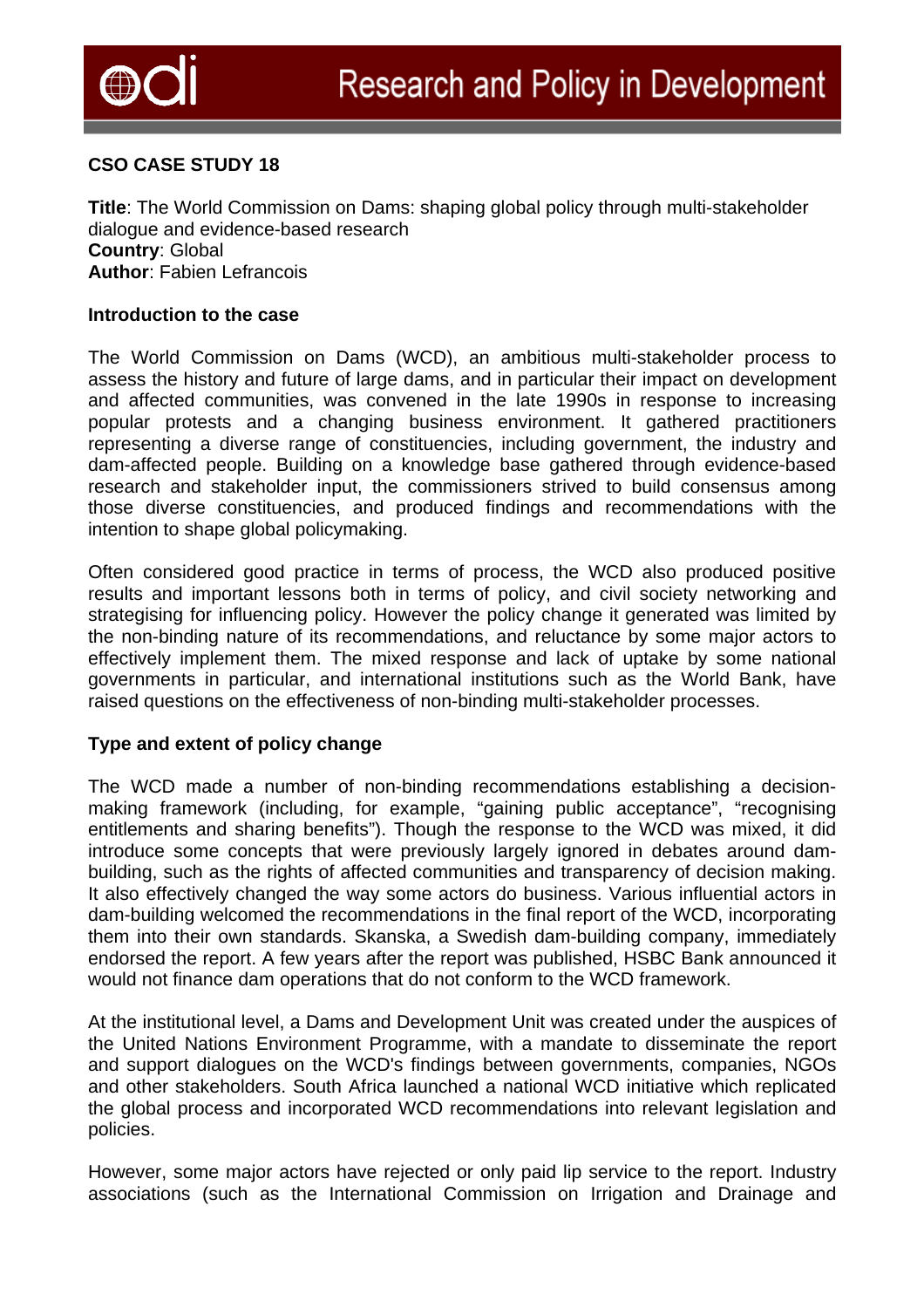

International Commission on Large Dams) rejected the report. The response of key governments was also negative: China, India and Turkey dismissed the report's findings and recommendations. The World Bank's response was also mixed. The Bank said it would use the report "as a valuable reference to inform its decision-making process", which meant that it did not feel bound by the report's recommendations (though opinions within the Bank differed on this). The Bank indeed failed to incorporate those recommendations into its own policies and practices. This sent a strong negative signal, given that the Bank was one of the main sponsors of the process.

CSOs, on the other hand, have made ample use of the WCD's report to engage with governments, assess the development impact of dam projects, and sharpen their advocacy strategies. CSOs in Turkey and Uganda, for example, used the WCD recommendations to highlight problems with the Ilisu and Bujagali dams. At the international level, the WCD has yielded important lessons for CSOs on how to engage with other stakeholders, such as international financial institutions. CSOs tried to convince the World Bank to replicate the WCD exercise to discuss the impact of extractive industries and potential changes. But the dialogue process, known as the Extractive Industries Review, fell short of WCD standards in terms of process and stakeholder commitments.

### **Possible explanations for policy change**

# **a) CSOs were in a strong position and well organised**

CSOs were in a strong position due to growing protests against the impact of large dams and international financial institutions on their  $50<sup>th</sup>$  anniversary. The World Bank, whose role was being challenged, found an acceptable civil society partner in the World Conservation Union (IUCN) to initiate the WCD process. Dam industry representatives were significantly less well organised than CSOs, and were not used to working together (partly because they are competitors). However they agreed to participate due to the growing risks and costs associated with the construction of large dams, which made it increasingly difficult to secure financing.

CSOs invested energy in shaping and feeding into the process, and promoting its outcome. They used their leverage to negotiate the commission's structure, composition and workings, and secure adequate representation. Several civil society members had the implicit mandate to reflect civil society views on the 12-member commission, and a broader consultative forum used as a 'sounding-board' also included CSOs. Co-operation between those CSOs inside and outside the process benefited from existing trust between civil society campaigners. Thanks to electronic communications CSOs were able to strategise promptly and effectively, despite language issues. They participated actively in the process (commenting on drafts, submitting testimonies, leaking information to the press), publicised and promoted the final report, and used it to influence the design of specific dam projects.

# **b) The use of evidence-based research**

The WCD commissioned its own research: in-depth case studies on specific large dams, a cross-check survey of 150 large dams, thematic and country reviews, and submissions/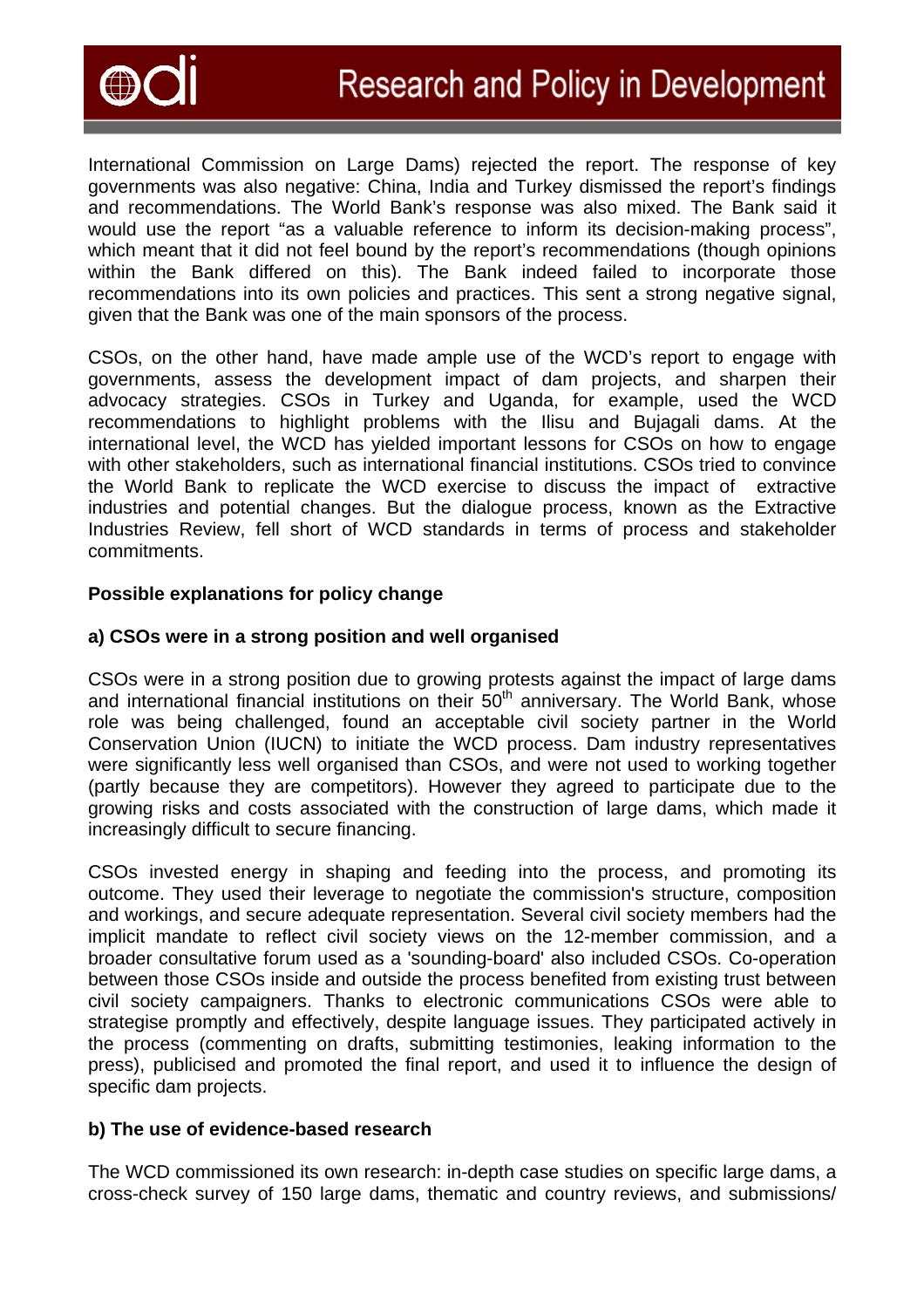

regional consultations. Teams of national consultants carried out the case studies (raising neutrality issues but ensuring knowledge of the local context). They were asked to seek both quantitative and qualitative information and to reflect the point of view of all stakeholders. This was achieved for example through multi-stakeholder review meetings. The most credible and substantial studies were those carried out by researchers combining interdisciplinary expertise with perceived political neutrality. Conflicts over knowledge control sometimes erupted as governments and industry associations proved to be wary about sharing dam-related data with the WCD.

The WCD committed early on in the process to adopt transparency and inclusiveness as the guiding principles of its work. It was crucial for the credibility of the Commission to appear to be gathering evidence in a balanced way, reflecting the perspective of the various stakeholders. Overall this proved to be successful, despite issues of resources, timeframe, language and access to communication channels.

To produce their final report Commissioners relied on the case studies, thematic reviews, dam survey and submissions/ regional consultations mentioned above. These were the four 'pillars' of a 'knowledge base' used by Commissioners to produce three thematic reports, which in turn formed the basis for the WCD's final report.

### **c) International factors:**

Given that the WCD was a global process, many international factors were at play. One of those factors was the tension between global policy making and national sovereignty. Many governments were reluctant to engage in a process that would challenge their national legislation and practices. There were few concrete incentives given the nonbinding nature of the recommendations (which made the response of international financial institutions such as the World Bank all the more crucial).

Another international factor that played a part in the process was civil society networking and alliances at the international level. Previous and ongoing campaigns against specific dams and international financial institutions (such as the World Bank and the IMF) meant that some level of trust among NGOs had been achieved, and that international networks and communication channels were already in place. There were some limits and challenges, however, such as languages issues, and a disparity of resources and access to policy-makers among Northern or international NGOs on the one hand and Southern, local NGOs on the other hand.

### **Lessons learned**

The WCD is a key case of global policy-making through multi-stakeholder dialogue. The main lesson is that well-organised civil society coalitions can influence policy formulation by engaging in a dialogue with official and private stakeholders, even when initial views appear to differ strongly.